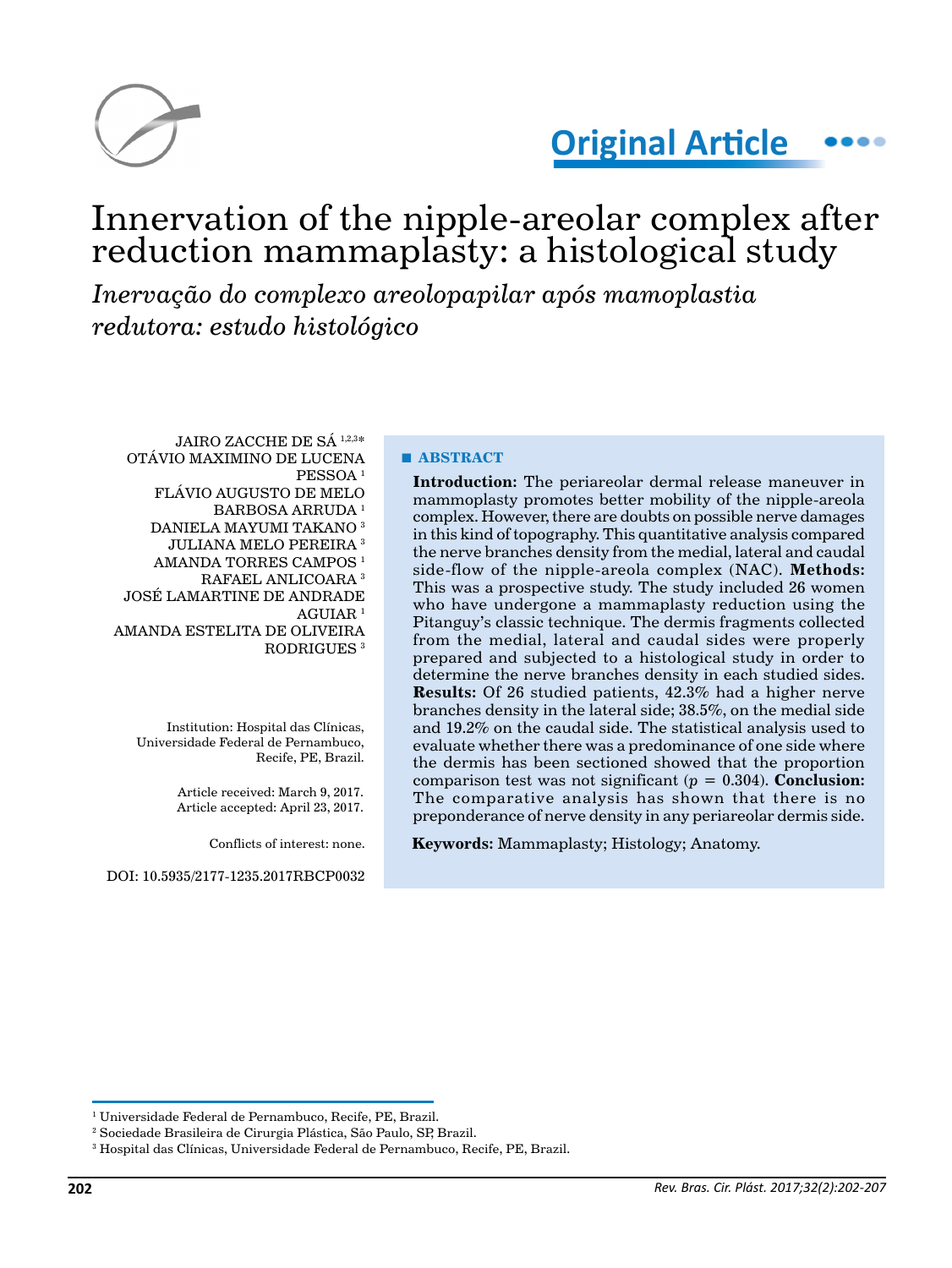#### **■ RESUMO**

**Introdução:** A manobra de liberação dérmica periareolar na mamoplastia promove uma melhor mobilidade do complexo mamilo-aréola (NAC). No entanto, existem dúvidas sobre possíveis danos nos nervos neste tipo de topografia. Este estudo objetiva uma análise quantitativa comparando a densidade dos nervos do fluxo lateral medial, lateral e caudal do NAC. **Métodos:** Trata-se de um estudo prospectivo. O estudo incluiu 26 pacientes do sexo feminino que foram submetidas à mamoplastia redutora pela técnica clássica de Pitanguy. Os fragmentos da derme coletados dos lados medial, lateral e caudal foram devidamente preparados e submetidos a um estudo histológico para determinar a densidade dos nervos em cada um dos lados estudados. **Resultados:** Dos 26 pacientes estudados, 42,3% apresentaram maior densidade de nervos no lado lateral; 38,5%, do lado medial e 19,2% do lado caudal. A análise estatística utilizada para avaliar se houve predominância de um lado onde a derme foi seccionada demonstrou que o teste de comparação de proporções não foi significativo (*p* = 0,304). **Conclusão:** A análise comparativa mostrou que não há preponderância de densidade de nervos em qualquer lado da derme periareolar.

**Descritores:** Mamoplastia; Histologia; Anatomia.

### **INTRODUCTION**

Surgical procedures in the thorax are subject to important skin nerves damage in the breast area, areola and nipple<sup>1</sup>. The nipple is a sensitive unit with an erectile function and it is important part of the woman intimacy with significant impact in their psychological and sexual health $2$ .

A number of studies have been proposed to identify the safe zone for breast resection and maximal preservation of breast innervation $1-5$ .

However, existing studies are controversial on distribution and pathway that these nerves take up to the nipple-papillary complex (NAC)<sup>2</sup>.

In the plastic surgery department of the Federal University of Pernambuco a project is under analysis in order to evaluate dermal release maneuver in patients undergoing breast reduction. The main advantage observed is: greater mobility of the NAC. However, there are doubts about possible nerve damage in this topography $4,6-10$ .

#### **OBJECTIVE**

This study proposes a quantitative and comparative histological analysis about the nerve density in the medial, lateral and caudal side of the periareolar dermis.

#### **METHODS**

The survey was conducted in the Hospital das Clínicas of the Federal University of Pernambuco (HC-UFPE) in Recife, PE, Brazil. The study was previous approved by Ethical and Research Committee, number ACEE: 05351312.3.0000.5208. This is a prospective study conducted from 2013-2015 in which 26 women were selected, patients aged ranged from 21 to 50 years who were admitted to the plastic surgery clinic with complaints of ptosis or breast hypertrophy. We excluded those with comorbidities, body mass index (BMI) above 30, menopausal or psychiatric disorders (assessed with the mini-mental state examination).

All patients underwent Pitanguy breast reduc $tion<sup>11,12</sup>$  under general anesthesia, and they were operated on by the same surgeon.

The finished periareolar decortication, in which area was previously marked according to each case, initiated the release of periareolar dermis. The procedure was performed with a scalpel blade 15, approximately 0.5 cm of normal skin around the decorticated area, most of the dermis was kept in contact with NAC. After the dermal release, dermal fragments were harvested with approximately 5 cm in length, from the medial, lateral and caudal periareolar dermal area and forwarded to histological analysis (Figure 1).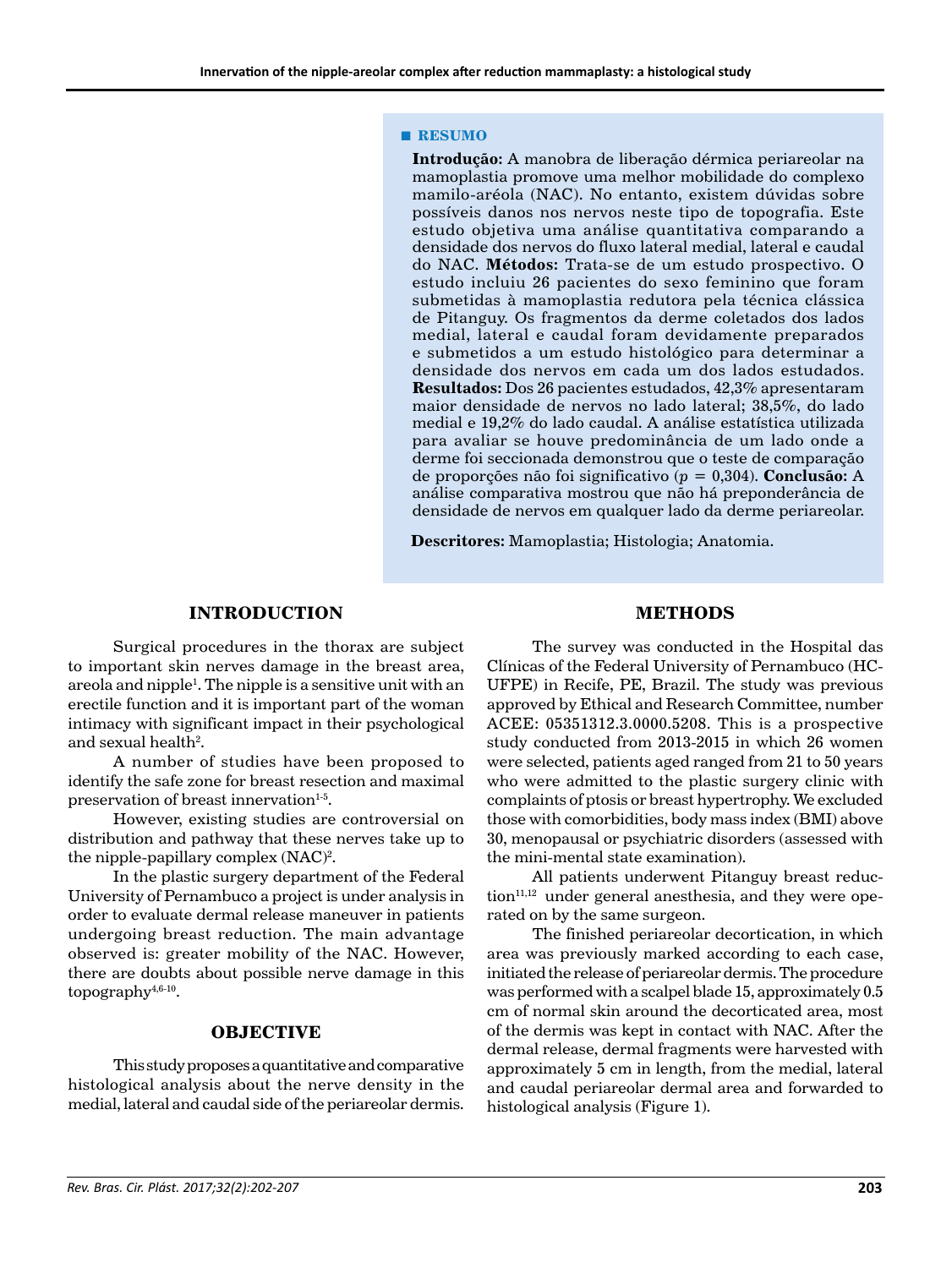

**Figure 1.** Sectioned dermis on the lateral and medial sides (dermal release maneuver) after decortication. The marked area shows lateral segment of dermal sample that was collected.

Samples forwarded to histopathological analysis were technical processed with histological sections of 5  $\mu$ ms and stained with hematoxylin and eosin. Samples were analyzed by two pathologists at different times. The nerve fillets amount was obtained by counting by optic microscopy at 100 times magnification. The macroscopic measurement of the specimen and histological processing (microscopic measurement) were considered.

Based on data obtained, we calculated nerve density was calculated by dividing the average number of threads found by the two pathologists on the micro sample measurement (after histological processing) and thus found the number of nerve fillets per square centimeters  $(cm<sup>2</sup>)$ . A comparison of the nerve thickness was done among medial, lateral and caudal side.

Data were typed into a Microsoft Excel spreadsheet exported to SPSS software, version 18, for analysis. In the evaluation of prevalence of side with highest density we calculated the percentage frequency, and constructed the frequency distribution. The comparison of prevalence was performed using the chi-squared test to compare proportions, and to calculate the confidence interval to prevalence found. The conclusion of the analysis considered a significance level of 5%.

#### **RESULTS**

Results of histological analysis of 26 breast are shown in table 1.

Figure 2 shows quantity of patients related with density of nervous fillets found in each analyzed side.

Statistical data analysis used the Chi-squared test with confidence intervals to analyze each side, which is observed in table 2. We used a significance level of 5%  $(p < 0.05)$ .

Even when higher prevalence in lateral side was seen, confidence intervals from three evaluated parts submitted to present intersections indicating similarity among prevalence of women with higher density on the medial, lateral and caudal side. Still, we observed that proportion comparison test was not significant  $(p = 0.304)$ .

No cases of partial or total areola necrosis were seen among studied patients.

#### **DISCUSSION**

Maintaining the nerve fibers integrity that gives sensitivity to the NAC that is a reason for plastic surgeon who are active work in this area.

Since 1840, with Cooper, apud Munhoz<sup>13</sup>, several authors have tried to describe what kind of nerves were these and what its pathway until it reaches the nipple-papillary complex. However, the various studies written so far present some controversies, particularly concerning to the path that these nerves travel to reach the NAC.

Main anatomical studies seem to agree that innervation of the NAC comes from  $3^{\text{rd}}$ ,  $4^{\text{th}}$  and  $5^{\text{th}}$ intercostal nerves, in which the 4<sup>th</sup>, is the most important of them. This nerve is divided into two major branches, the anterior cutaneous branch, which emerges from the upper-side region of the sternum and follows a shallow downward pathway toward super and medial edge of the areola; and the lateral cutaneous branch.

This latter emits a surface segment, making a subcutaneous path toward lower medial edge of the NAC, and a deep branch, which emerges in the midaxillary line height and passes adjacent to the fascia of the pectoralis major muscle to the midclavicular line, in which makes an angle of almost 90 degrees, ascending through the breast tissue and ending at the back of the NAC<sup>3-5</sup>.

Schlenz et al.<sup>3</sup> after anatomical dissection of 28 female cadavers and found a frequency of the lateral cutaneous branch in 93% of breasts, as well as a largecaliber nerves. Therefore, they considered it the most important nerve to the sensitivity of the nipple-papillary complex.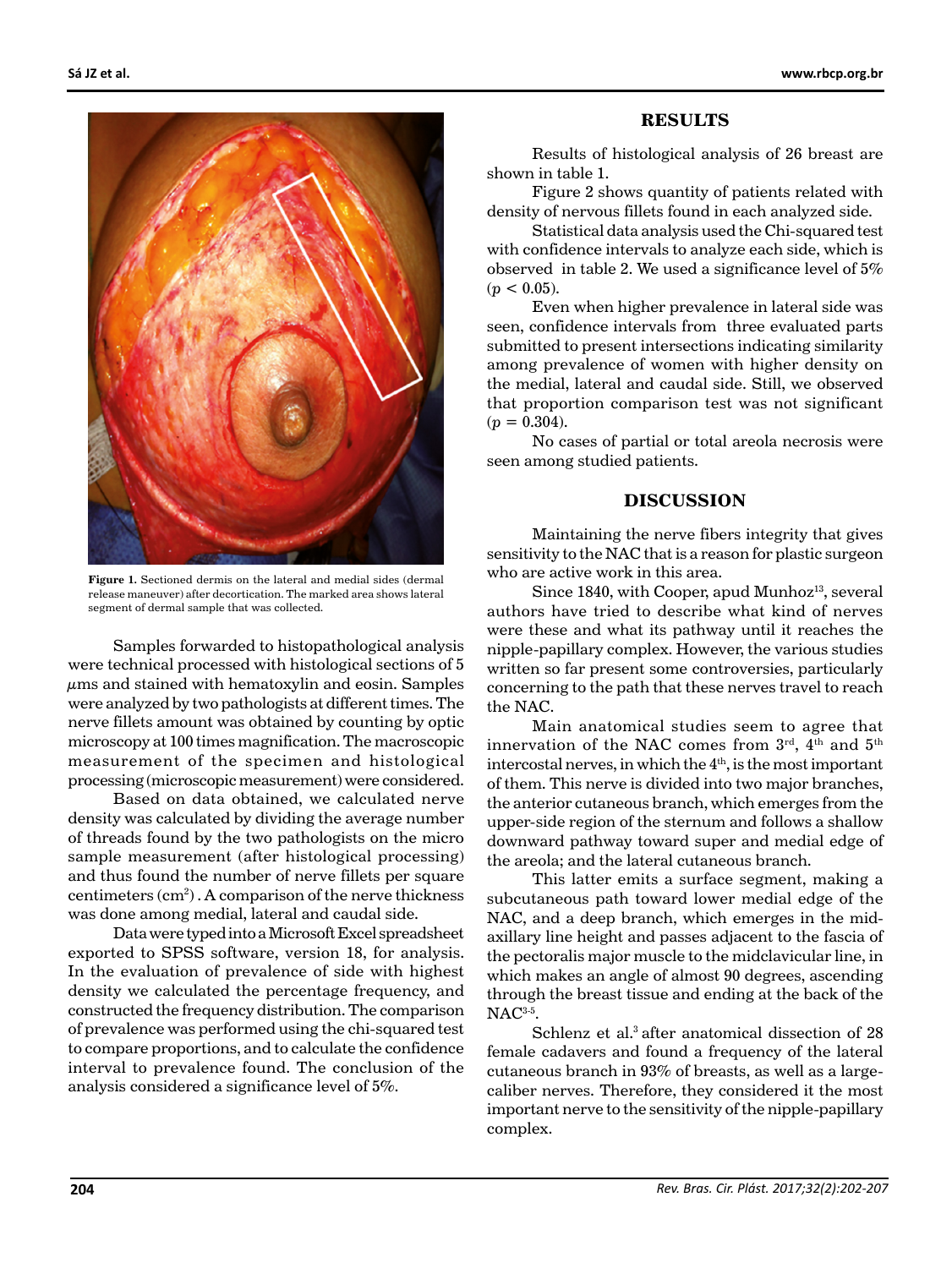| ಜ       | 33<br>3            | 3.0                           | 4.0                   | 4        | $\frac{3}{6}$ | 3.2            | 3.0          | 3.0                      | ي.<br>م        | ვ.<br>ვ        | 4.0                        | f:1            | 3.5              | $\overline{6}$ | 3.0            | 6.9            | $\mathbf{c}\mathbf{c}$ | 2.7      | $\overline{c}$           | 1.3                 | $\vec{5}$        | 3.4           | 4.6     | 4.2                 | 3.5                      | Measure<br>Macro        |                |
|---------|--------------------|-------------------------------|-----------------------|----------|---------------|----------------|--------------|--------------------------|----------------|----------------|----------------------------|----------------|------------------|----------------|----------------|----------------|------------------------|----------|--------------------------|---------------------|------------------|---------------|---------|---------------------|--------------------------|-------------------------|----------------|
| 5.1     | 2.8                | 7.2                           | 2.7                   | 2.7      | 2.2           | 2.2            | 2.4          | 2.2                      | ς,             | 3.2            | 3.0                        | 2.5            | $\mathfrak{c}_0$ | 1.3            | 23             | 6.9            | 2.2                    | 2.4      | 1.5                      | 1.2                 | $\overline{c}$   | 9.6           | 3.2     | 3.5                 | 33<br>33                 | Measure<br><b>Micro</b> |                |
| ౿       | $\infty$           | ີ                             |                       | ట        | N             | ↵              | cπ           | ఴ                        | అ              | 52             | 7                          | ၜ              | ↛                |                |                | $\sim$         | ట                      | $\infty$ |                          | $\sim$              | ట                | ↛             | ٦       |                     | cл                       | logist 1<br>Patho-      | <b>MEDIAL</b>  |
| S       | ငာ                 | $\infty$                      |                       |          |               |                | $^{\circ}$   |                          | ಪ              | ಪ              | అ                          | ্য             |                  | ట              | ఴ              | ౿              | Cл                     | co       |                          | $\sim$              | 4                | ౿             | ౿       | అ                   | $\infty$                 | logist 2<br>Patho-      |                |
| 2.5     | 7                  | $\overline{u}$ $\overline{u}$ |                       | ಬ್ಬ      |               | $\infty$ 4     | 6.5          | 3.5                      | $\overline{1}$ | 12.5           | $\infty$                   | ςa             | $\blacktriangle$ | $\frac{1}{2}$  |                | 2.5            | $\blacktriangle$       | 8.5      | $\overline{\phantom{a}}$ | $\boldsymbol{\sim}$ | 3.5              | ಬೆ            | ς,      | $\overline{5}$      | 6.5                      | Mean                    |                |
| 1.19    | 2.50               | 2.59                          | 0.37                  | 1.29     | 1.81          | 967            | 2.7          | 1.59                     | 4.4            | 3.9            | 2.66                       | $\mathbb{Z}.2$ | 2.00             | 1.53           | 0.85           | 27.77          | 1.81                   | 3.54     | 99.0                     | 1.66                | <b>2.91</b>      | 1.34          | 1.56    | 2.85                | <b>96T</b>               | Density                 |                |
| 3.0     | 3.2                | 3.0                           | 2.2                   | 4.0      | 2.7           | 9.6            | 3.2          | 1.5                      | 3:2            | 3.5            | 3.5                        | 3.0            | 2.7              | 1.3            | 3.0            | 2.3            | $\overline{0}$         | 2.5      | 1.5                      | 1.7                 | $\mathfrak{c}$   | وي<br>و       | 33<br>3 | ვ.<br>ვ             | Σ.<br>Ω                  | Measure<br>Macro        |                |
| ەب<br>ం | $\mathbf{v}$<br>Ċ٦ | 8.8                           | Ņ<br>.<br>N           | లు<br>iv | مهٔ           | $\overline{8}$ | 2.2          | 1.4                      | 2.8            | 2.8            | 2.7                        | Ņ<br>ċπ        | 7.2              | 1.8            | 9.5            | 0.5            | $60^{\circ}$           | 23       | 1.4                      | 1.4                 | $\frac{1}{9}$    | 3.0           | 8.8     | 3.0                 | 1.6                      | Measure<br><b>Micro</b> |                |
| ₳       | ದ                  | ာ                             | ౿                     |          | ట             | ದ              | $\mathbf{v}$ | cл                       |                | cπ             | ۳                          | ↵              | ౮                | Z              | $\infty$       |                |                        | ౮        |                          | N                   | ၜ                | 12            | $\sim$  | cл                  | $\overline{\phantom{0}}$ | Patho-<br>logist 1      | <b>LATERAL</b> |
| ఴ       | 5                  | ຶ                             | ⇥                     |          |               |                | cπ           | cл                       | 14             | $\overline{1}$ | ఴ                          | అ              | 4                | ట              | ◡              | 5              | ↛                      |          | N                        | ౿                   | N                | ↵             |         |                     |                          | logist 2<br>Patho-      |                |
| 3.5     | 15                 | $\circ$                       | ा $\sim$              | 4        | 3.5           | 13.5           | 3.5          | $\mathbf{C}$             | 12.5           |                | $\infty$ $\infty$ $\infty$ |                | 4.5              | 2.5            | $\overline{5}$ | 10.5           | $\blacktriangle$       | 4.5      | 1.5                      | 2.5                 | $\blacktriangle$ | 3.5           | 1.5     | 4.5                 | 5.5                      | Mean                    |                |
| 1.16    | $\circ$            | 2.14                          | 22.2                  | 1.25     | 5.69          | 16.875         | 1.59         | 3.57                     | 4.46           | 2.85           | $\sqrt{4}$                 | 3.2            | 1.66             | 1.38           | 2.88           | 525            | 4.44                   | 1.95     | 1.07                     | 1.78                | 2.1              | 3.16          | 1.86    | 1.5                 | 3.43                     | Density                 |                |
| 3.0     | 2.6                | 2.7                           | 4.0                   | 4.0      | Σ3            | $\overline{c}$ | 3.s          | 1.8                      | 4.0            | ς<br>ν         | 4.0                        | 4.5            | 3.2              | $\frac{3}{1}$  | $\overline{5}$ | $\frac{2}{3}$  | $\overline{0}$         | 3.0      | 2.5                      | 1.3                 | 3.5              | 3.7           | 9.5     | 4.0                 | 2.8                      | Measure<br>Macro        |                |
| 2.7     | Ņ<br>.<br>ما       | $\overline{5}$                | 2.8                   | 3.0      | $\frac{8}{3}$ | 2.4            | 2.6          | 1.3                      | 33<br>23       | 2.2            | $\overline{0}$             | 3.2            | 2.5              | 6.6            | 1.4            | 0.5            | $\overline{0}$         | 2.2      | 2.5                      | $\overline{C}$      | $\overline{9}$   | $\frac{3}{5}$ | 0.5     | $^{3.0}$            | 2.5                      | Measure<br><b>Micro</b> |                |
| ↛       |                    |                               | ⊂                     |          |               | N              |              |                          |                | င္ကာ           | Z                          | ┙              | cπ               | $\sim$         | $\rightarrow$  | ⊟              | ౿                      | $\sim$   | 0.5                      |                     | cл               | $\infty$      | ↵       | $^{\circ}$          | 8                        | logist 1<br>Patho-      | <b>CAUDAL</b>  |
| Z       |                    | cc                            |                       | N        | cл            |                |              | 5                        | ↤              | ↵              | ౿                          | ຶ              | ↛                | ౿              | cл             | ⊟              |                        | ౿        | ఴ                        | $\sim$              | ▲                | cл            | Z       | 4                   | Z                        | logist 2<br>Patho-      |                |
| ౿       | ς<br>Ω             | $\overline{0}$                | $\boldsymbol{\omega}$ | 1.5      | 4.5           | 1.5            | 4            | $\overline{\phantom{a}}$ | 4              | 6.5            | 2.5                        | 6.5            | 4.5              | 2.5            | 4.5            | $\overline{1}$ | $\boldsymbol{\omega}$  | ΣΩ       | 25                       | 1.5                 | 4.5              | 6.5           | 4.5     | G                   | Cл                       | Mean                    |                |
| 111     | $\mathbb{S}$       | 8.33                          | $\overline{L}$        | 0.5      | 2.25          | $\overline{a}$ | 1.53         | 5.38                     | 1.25           | 9.6            | $1.25\,$                   | $2.03\,$       | $1.8\,$          | $96^\circ$     | $12.21\,$      | 5.5            | $\mathbf{c}$           | 1.136    | $\overline{a}$           | $1.5\,$             | $2.81\,$         | $2.03\,$      | 225     | $\boldsymbol{\sim}$ | $\sim$                   | $\mathbf{Densify}$      |                |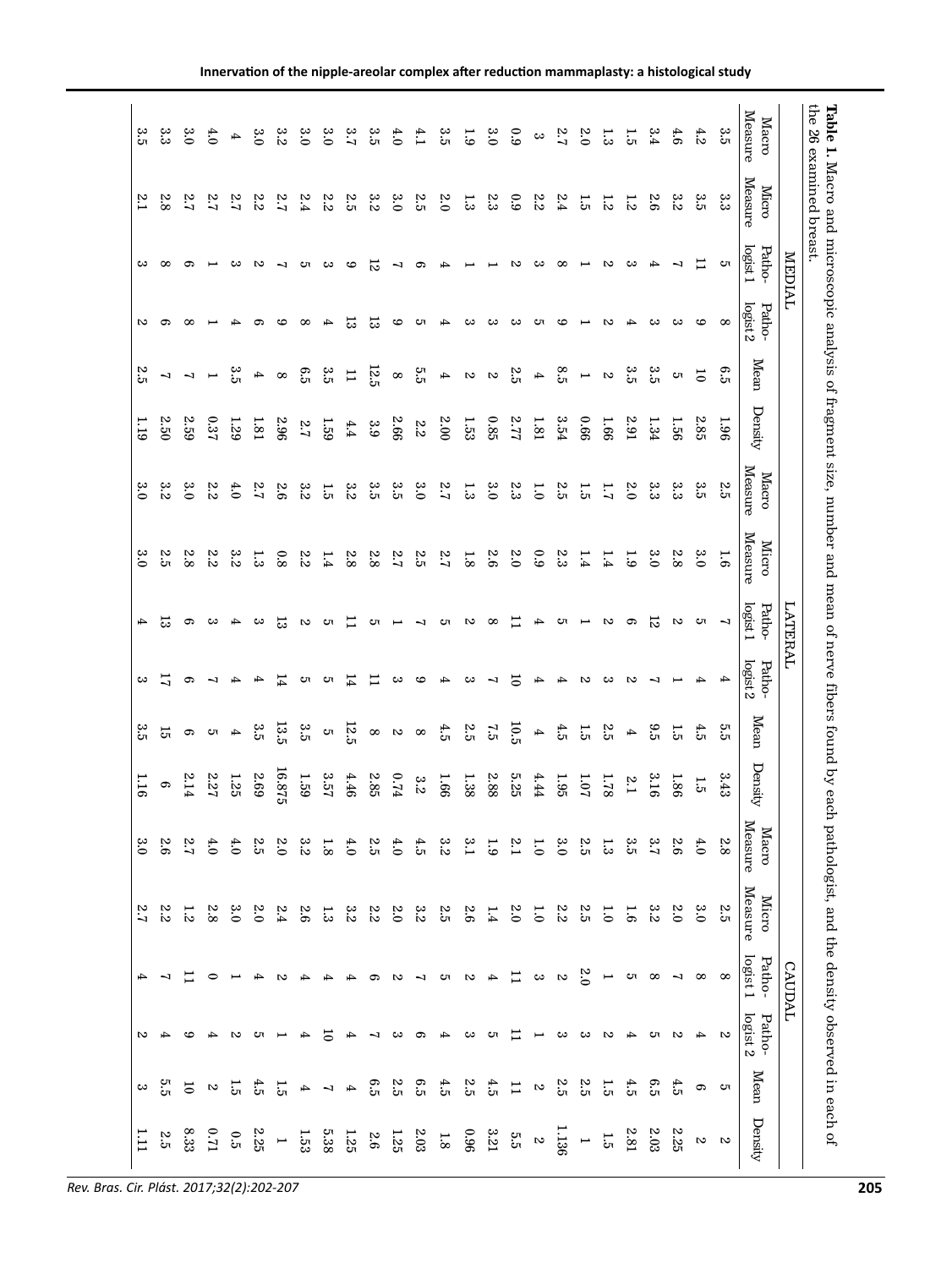

**Figure 2.** Number of patients related to density of nerve branches found in each analyzed side.

**Table 2.** The density distribution of nerve fillets on the medial, lateral and caudal sides.

| Higher density side | n  | $\%$  | IC $(95\%)$   | $p$ -value <sup>1</sup> |
|---------------------|----|-------|---------------|-------------------------|
| Medial              | 10 | -38.5 | 022-0.57      |                         |
| Lateral             | 11 | 42.3  | $0.26 - 0.61$ | 0.304                   |
| Caudal              | 5. | 19.2  | $0.09 - 0.38$ |                         |

1 *p*-value and chi-squared test for proportions comparison (*p*-value <0.05 the proportions differed significantly).

Riccio et al.2 recommended a careful resection of the lower side quadrant of the breast, considered as an unsafety area, because this region would own the most reliable innervation of the breast, through the lateral cutaneous branch.

Based on these studies, which is assigned to the lateral cutaneous branch of greater relevance, explain the fact that our study found a higher density of nerve branches in the dermis side periareolar. This finding, however, is not accompanied by a statistically significant difference  $(p = 0.304)$ .

Sarhadi et al.4 held tangential and transverse histological sections on the areola and they observed that even deep lateral cutaneous branch fibers ascending through the breast perpendicularly on the breast tissue does not culminate immediately on the posterior face of the areola, but in its adjacent dermis, contributing to the formation of subdermal plexus and thus for the random distribution of the input fibers to the NAC pathway.

This study great part of the dermis surrounding the areola was preserved, since the incisions were performed to release dermal already closed to the skin surrounding the decorticated area. According to Sarhadi et al.4 , therefore, the area that received innervation from this important nerve branch was preserved.

Our results lead to consider innervation of periareolar dermis, unlike studies reported in the literature that describe the pathway of nerves in subcutaneous plane. This fact, if on one hand it reveals

**Sá JZ et al. www.rbcp.org.br**

the originality of the research, on the other hand it makes difficult the literature comparison.

Since it was described in 1930, the Schartzman maneuver14 that demands decortication with preservation of periareolar dermis that has been considered as fundamental to vascularization of NAC in the different choices of techniques used for breast reduction.

In Brazil, breast reduction technique developed by Arie and modified by Pitanguy<sup>11,12</sup> is probably the most widely used and taught to plastic surgery residents.

In cases where there is a need for extensive mobilization of NAC, or when the breast presents a firm parenchyma, with little slippage of the overlying and adjacent skin, periareolar dermis imposes limitations on mobilization of the NAC during breast reduction surgery, the technique described above. Another difficulty observed in patients with these characteristics is to maintain the circular shape of the NAC, aesthetically influencing the result. The dermal release maneuver was designed as an alternative to overcome such difficulties. However, when the maneuver is performed to periareolar dermal release, a fear exist on compromising vascularization and, therefore, innervation of NAC.

Results of this study showed that there is no side with a preponderance of nerve branches  $(p = 0.304)$ , thus, the dermal release does not compromise the section of a side which is predominant in relation to the density of nerve endings to NAC.

Another fact to consider is that the section is limited to the dermis. There is no way to ensure that the sectioned nerve branches at this level are sensory or motor. The studies found describe the main nerves responsible for the sensitivity of NAC in the subcutaneous level and not in the dermis where the maneuver releasing is done.

Counting of nerve fillets was performed by two pathologists, and ultimate result was the average of these values. Such care is justified to reduce the possibility of the same nervous fillets have been considered more than once.

Although not objective of this study, it is important to report that no case observed the appearance of areola necrosis, whether partial or total, among 26 patients who underwent surgery. The analysis of this result, as well as the objective measurement of sensitivity done with Semmes-Weinstein monofilaments, which are part of the study under final phas, and conducted by the same group of researchers.

#### **CONCLUSION**

The comparative analysis has shown that there is no preponderance density of nerve fillets in any side of periareolar dermis.